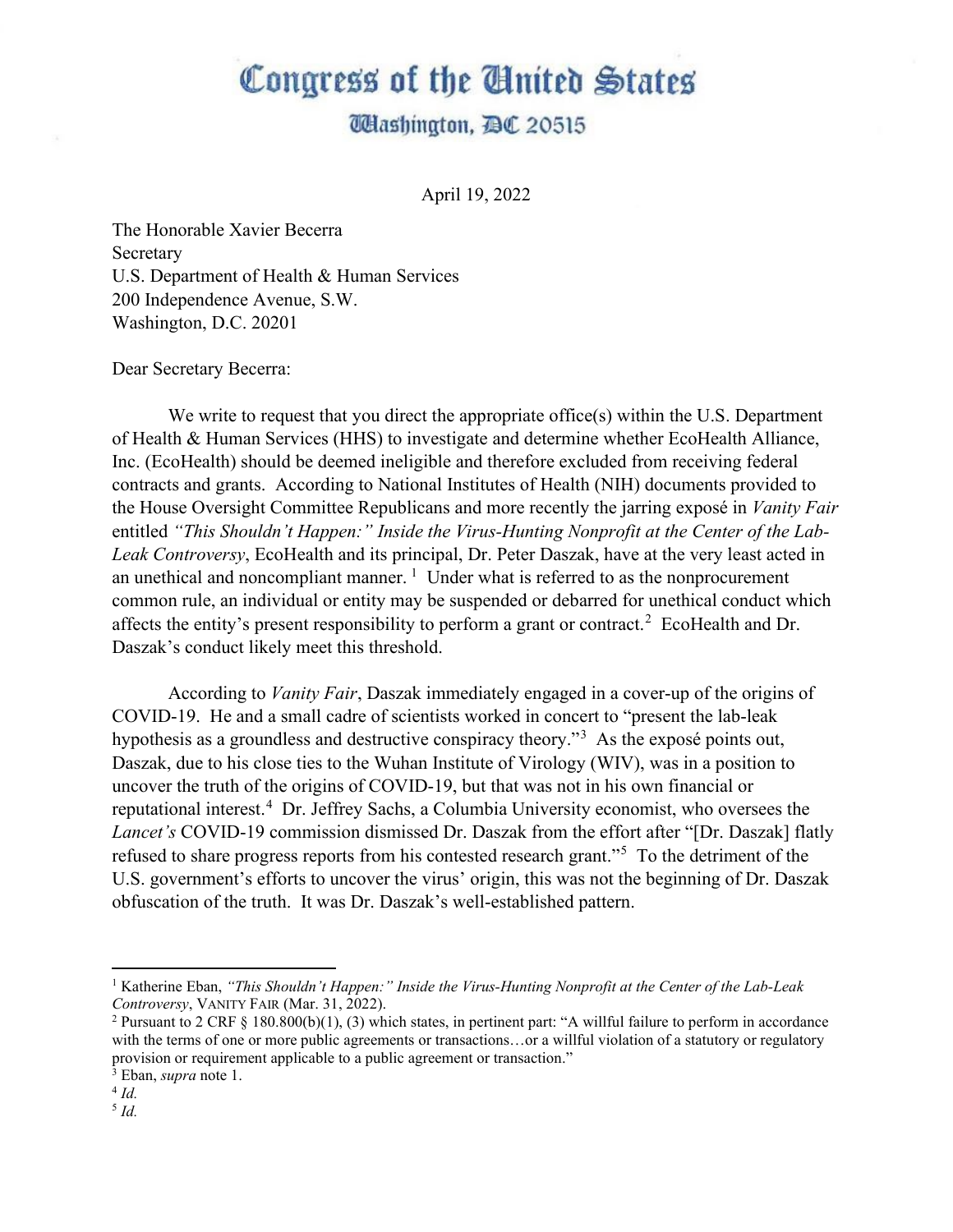The Honorable Xavier Becerra April 19, 2022 Page 2

In 2014, NIH awarded EcoHealth a \$3.7 million grant entitled "Understanding the Risk of Bat Coronavirus Emergence."[6](#page-1-0) As early as 2016, EcoHealth and Dr. Daszak fell out of compliance with the grant terms when they failed to timely file an annual report. As documents provided to the Committee show, when he did file the report, it was clear that EcoHealth in collaboration with the WIV had engaged in gain of function research in violation of the federal moratorium.<sup>[7](#page-1-1)</sup> Dr. Daszak argued and bullied NIH into accepting his own definition of gain of function, shielded his work from NIH, and supported the WIV's decision to take down their online database of virus sequences.<sup>[8](#page-1-2)</sup> All the while, he claimed to know what was in the database but refused to share it saying: "We don't think it's fair that we should have to reveal everything we do."<sup>[9](#page-1-3)</sup> In October 2021, NIH demanded Dr. Daszak come clean and turn over information on virus sequences.[10](#page-1-4) Instead of complying, to date he continues to withhold information claiming to be "waiting for the Chinese government to authorize their [the database of virus sequences] release."<sup>[11](#page-1-5)</sup> This is an outrageous position to take given the fact that Dr. Daszak's research is funded by U.S. taxpayers and he may hold the keys to uncovering the origins of COVID-19—a virus that has taken the lives of over six million people across the globe

Republicans on the Select Subcommittee on the Coronavirus Crisis and the Committee on Oversight and Reform request that HHS immediately commence to adjudicate EcoHealth and Dr. Daszak's present responsibility, compliance with NIH's grant requirements, and general integrity and ethics. Upon conclusion of that process, we request that you provide a briefing to Select Subcommittee staff including any findings and plans regarding suspension and/or debarment.

Thank you for your consideration of this request. To make arrangements to for the requested briefing, please contact the Select Subcommittee Republican Staff at (202) 225-5074. The Committee on Oversight and Reform is the principal oversight committee of the U.S. House of Representatives and has broad authority to investigate "any matter" at "any time" under House Rule X. Further, the Select Subcommittee is empowered to investigate "any…issues related to the coronavirus crisis."[12](#page-1-6) Thank you in advance for your cooperation with this inquiry.

<span id="page-1-0"></span><sup>6</sup> *Id.* 

<span id="page-1-1"></span><sup>7</sup> *Id;* Letter from Dr. Lawrence Tabak, Deputy Dir., Nat'l Insts. Of Health, to Hon. James Comer, Ranking Member, H. Comm. on Oversight & Reform (Oct. 20, 2021).

<span id="page-1-2"></span><sup>8</sup> Sharon Lerner & Mara Hvistendahl, *NIH Officials Worked With EcoHealth Alliance to Evade Restrictions on Coronavirus Experiments,* THE INTERCEPT (Nov. 3, 2021). 9 Eban, *supra* note 1. 10 *Id.* 

<span id="page-1-3"></span>

<span id="page-1-5"></span><span id="page-1-4"></span>

 $11$  *Id.* 

<span id="page-1-6"></span> $12$  H. Res. 935(3)(a)(10).